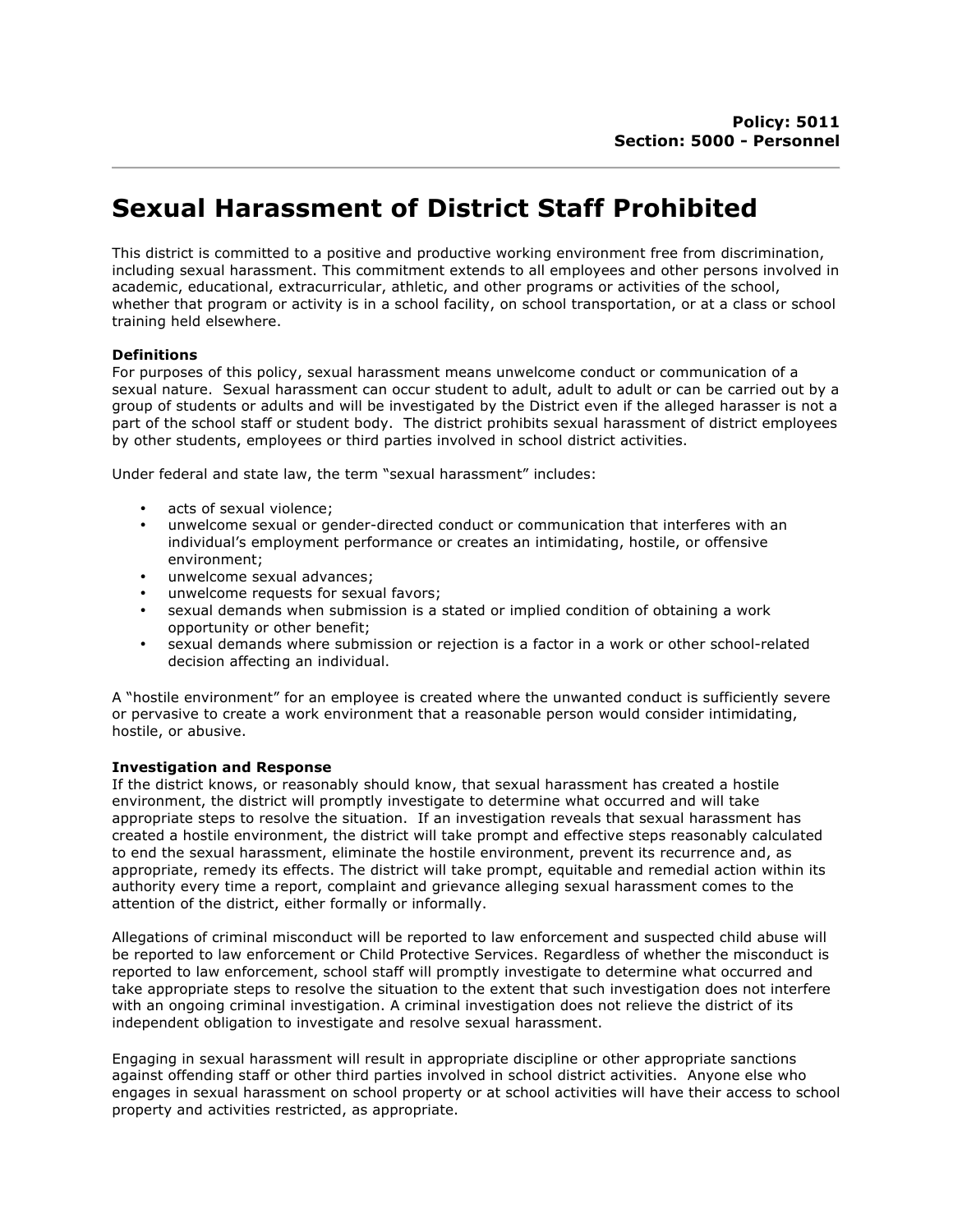## **Retaliation and False Allegations**

Retaliation against any person who makes or is a witness in a sexual harassment complaint is prohibited and will result in appropriate discipline. The district will take appropriate actions to protect involved persons from retaliation.

It is a violation of this policy to knowingly report false allegations of sexual harassment. Persons found to knowingly report or corroborate false allegations will be subject to appropriate discipline.

#### **Staff Responsibilities**

The superintendent will develop and implement formal and informal procedures for receiving, investigating and resolving complaints or reports of sexual harassment. The procedures will include reasonable and prompt time lines and delineate staff responsibilities under this policy.

Any school employee who witnesses sexual harassment or receives a report, informal complaint, or written complaint about sexual harassment is responsible for informing the district's Title IX or Civil Rights Compliance Coordinator. All staff are also responsible for directing complainants to the formal complaint process.

Reports of discrimination and discriminatory harassment will be referred to the district's Title IX/Civil Rights Compliance Coordinator. Reports of disability discrimination or harassment will be referred to the district's Section 504 Coordinator.

### **Notice and Training**

The superintendent will develop procedures to provide information and education to district staff, parents and volunteers regarding this policy and the recognition and prevention of sexual harassment. At a minimum, sexual harassment recognition and prevention and the elements of this policy will be included in staff and regular volunteer orientation. This policy and the procedure, which includes the complaint process, will be posted in each district building in a place available to staff, parents, volunteers and visitors. Information about the policy and procedure will be easily understood and conspicuously posted throughout each school building, provided to each employee and reproduced in each staff, volunteer and parent handbook. Such notices will identify the District's Title IX coordinator and provide contact information, including the coordinator's email address.

#### **Policy Review**

The superintendent will make an annual report to the board reviewing the use and efficacy of this policy and related procedures. Recommendations for changes to this policy, if applicable, will be included in the report. The superintendent is encouraged to involve staff, volunteers and parents in the review process.

| Cross References: 3205 - Sexual Harassment of Students Prohibited<br>3207 - Prohibition of Harassment, Intimidation and Bullying |
|----------------------------------------------------------------------------------------------------------------------------------|
| 3210 - Nondiscrimination<br>3211 - Transgender Students                                                                          |
| 3240 - Student Conduct                                                                                                           |
| 3421 - Child Abuse, Neglect and Exploitation Prevention                                                                          |
| 5010 - Nondiscrimination and Affirmative Action                                                                                  |
|                                                                                                                                  |

Legal References: RCW 28A.640.020 Regulations, guidelines to eliminate discrimination -